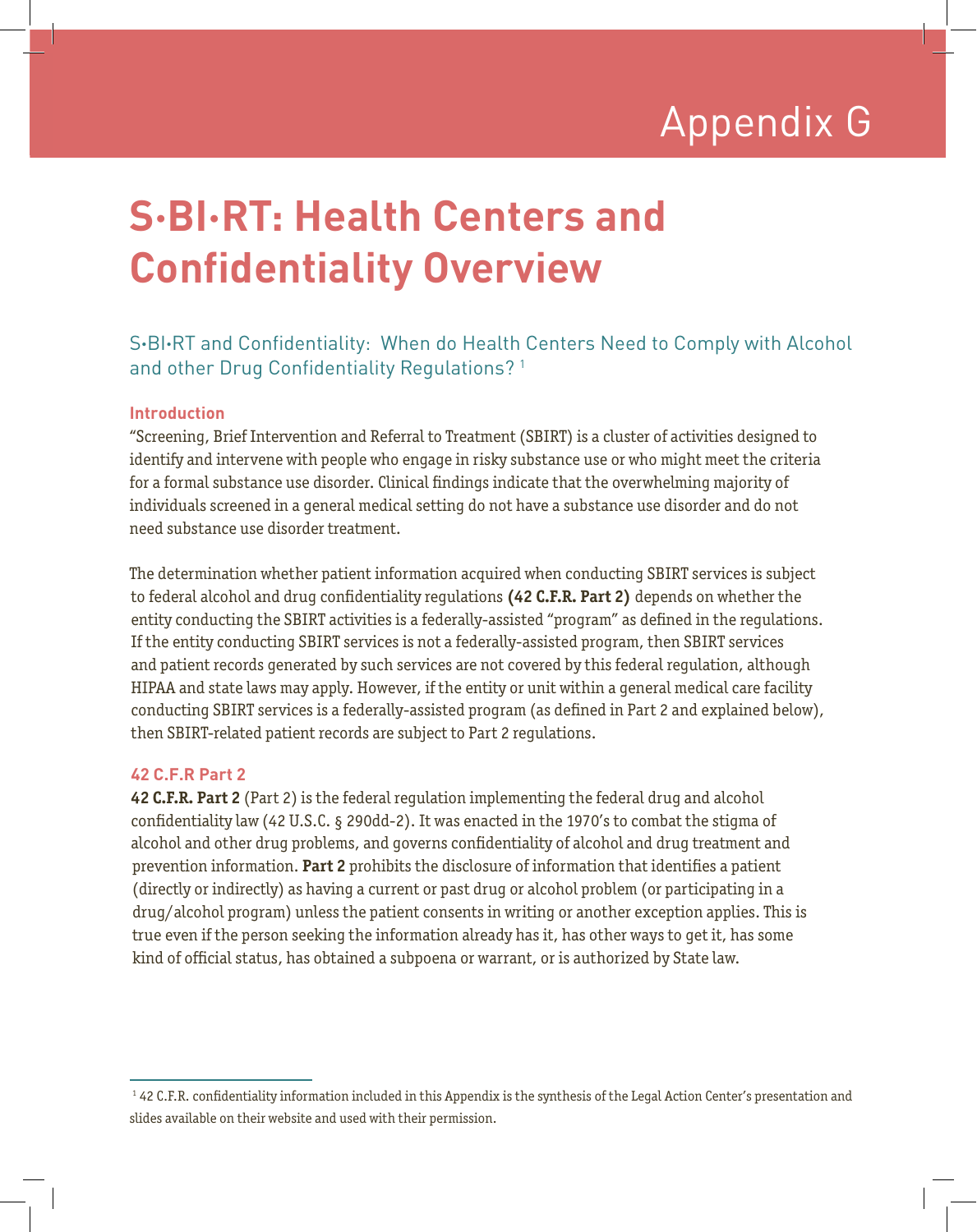# Appendix G Appendix G

## 42 C.F.R. Part 2 applies only if you, your program or your facility are both a drug and alcohol treatment and prevention *program* and are *federally assisted.*

## **Definitions: What is a PROGRAM and what does FEDERALLY ASSISTED mean according to** 42 C.F.R. Part 2?

#### **Program**

There are three definitions of a drug and alcohol treatment and prevention program:

- a. An individual or entity, other than general medical facility, that "holds itself out as providing" and does provide, drug/alcohol diagnosis, treatment, or referral for treatment is a program;
- b. An identified unit within a general medical facility that holds itself out as providing, and does provide, drug/alcohol diagnosis, treatment, or referral for treatment is a program; or
- c. Medical personnel or other staff, in a general medical care facility, whose primary function is the provision of drug/alcohol diagnosis, treatment, or referral for treatment, and who are identified as such is a program (even if it is only one person).

# **Key Points**

For a general medical *facility* it is only the specialty unit or personnel that is the *program* and NOT the whole facility.

Although the law does not define "general medical facility," SAMHSA<sup>2</sup> provides some examples: hospitals, trauma centers, and Federally Qualified Health Centers. Likewise, the law does not define "holds itself out" but SAMHSA provides examples: State licensing procedures, advertising, or posting notices in office, certifications in addiction medicine, listings in registries, internet statements, consultation activities for non-"programs," information given to patients and families, any activity that would reasonably lead one to conclude those services are provided.

## **Federally assisted**

A program is federally assisted when it receives Federal funds in any form (even if not used for drug/ alcohol services), or is authorized, licensed, certified, registered by the Federal government, such as assisted by IRS by grant of tax-exempt status, has Drug Enforcement Administration (DEA) registration to dispense controlled substances to treat drug/alcohol abuse, is authorized to provide methadone treatment, and/or is certified to receive Medicaid or Medicare reimbursement.

**42 C.F.R. Part 2 prohibits the disclosure of information that identifies a patient (directly or indirectly) as having a current or past drug or alcohol problem (or participating in a drug/alcohol program) unless the patient consents in writing or another exception applies.** 

<sup>2</sup> http://www.samhsa.gov/about-us/who-we-are/laws/confidentiality-regulations-faqs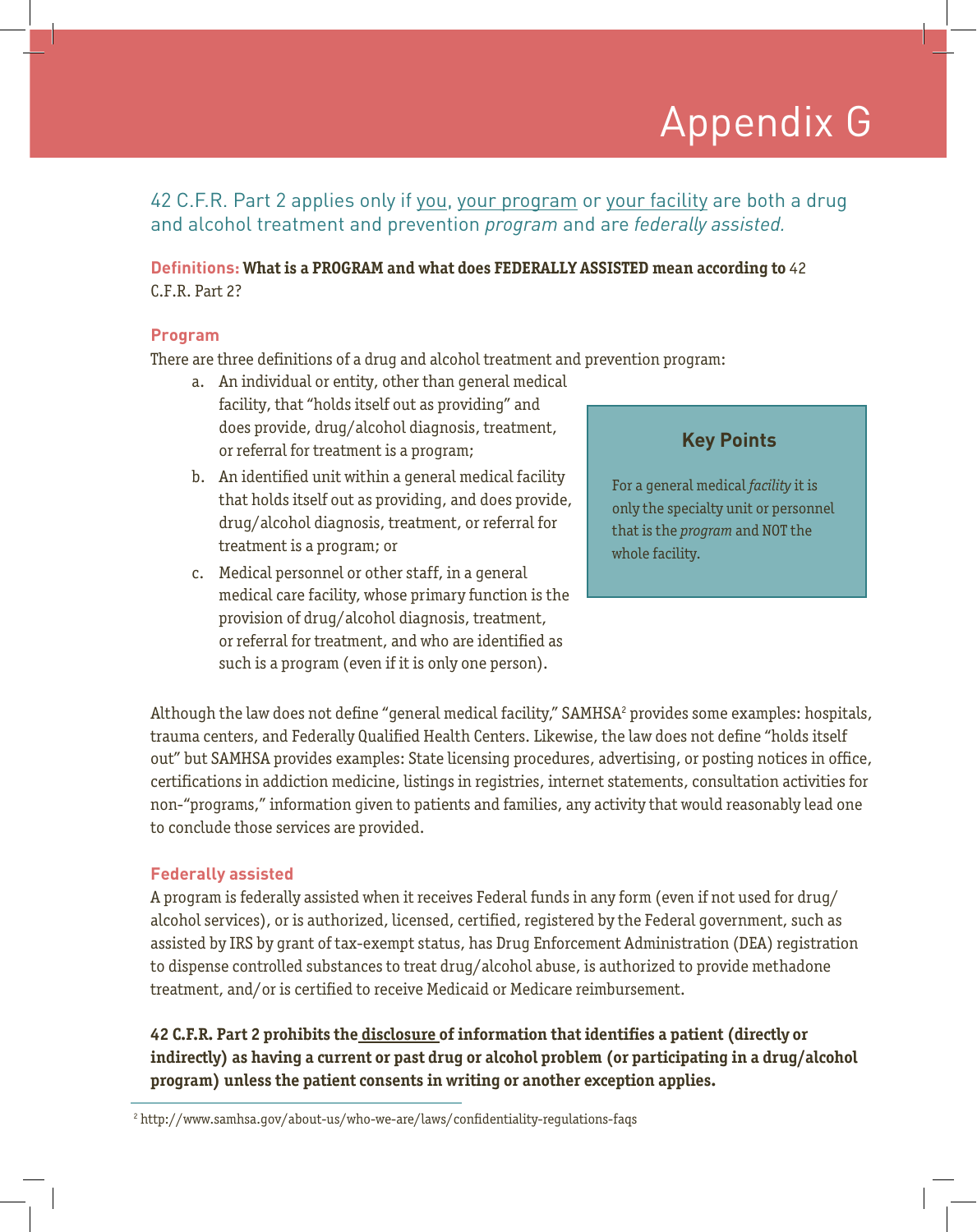# Appendix G Appendix G

## **Definitions: What is DISCLOSURE and what are the EXCEPTIONS according to 42 C.F.R. Part 2?**

#### **Disclosure**

Disclosure of identifying information is communication (oral or written) of information that identifies someone as having a past or current drug/alcohol problem or being a past or current patient in a drug/ alcohol program. This includes communications to people who already know the information.

## **Exceptions**

There are ten exceptions to the general rule prohibiting disclosure:

- 1. Written consent;
- 2. Internal communications;
- 3. Medical emergency;
- 4. Qualified service organization agreement;
- 5. No patient-identifying information;
- 6. Crime on program premises/against program personnel;
- 7. Research;
- 8. Audit;
- 9. Court order; and
- 10. Reporting child abuse/neglect.